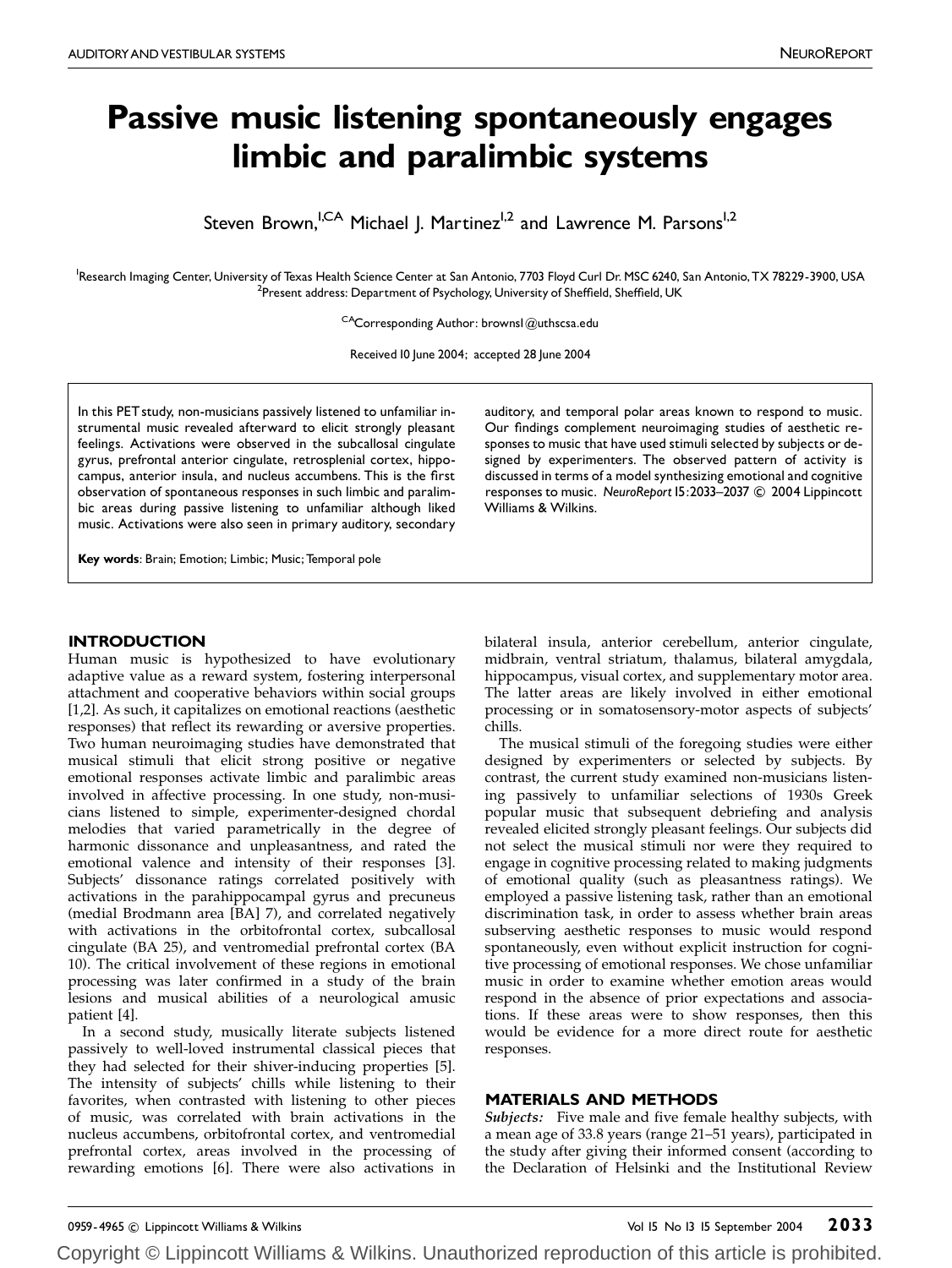Board of the University of Texas Health Science Center). Each individual was right-handed, as confirmed by the Edinburgh Handedness Inventory. None was taking any medication or had a history of neurological or psychiatric illness. Subjects were all amateur dancers, with an average of 8.3 years of recreational dance experience. They had minimal formal musical education, and can be considered as non-musicians. The current study was part of a larger PET study exploring the neural control of leg movements to music during dance tasks adapted to lying in a scanner.

Tasks and stimuli: Subjects underwent four PET scans, two in the music listening condition and two during rest. The tasks were performed with the eyes closed, and the order was counterbalanced across subjects. The musical stimuli for the music listening task consisted of two wordless, instrumental songs of the rembetika style by the Greek composer Markos Vamvakaris (namely, Frangosyriani and Oli i Rembetes Tou Dounia). One song was played per scan, starting at the beginning of the song. The songs were presented via headphones using CoolEdit (Syntrillium) from a laptop computer. Subjects were instructed to listen attentively to the music with their eyes closed without making any movement or response.

All subjects reported during debriefing that the music was unfamiliar. In addition, they all reported having strongly favorable feelings for the music while listening to it in the scanner. Most of the subjects inquired into the identity of the music directly after the first scan of the music listening task, saying that they had liked the music. After completion of the study, half of the subjects consented to participate in a follow-up study of musical preferences. Subjects performed a listening task with 10 1 min musical fragments, two of which were the rembetika songs from the PET study as placed in random order. The remaining eight musical fragments were taken from international instrumental songs (e.g., Scandinavian folk songs, Argentine tangos) that were matched for the musical properties (e.g., tempo, instrumentation) of the Greek songs. Subjects responded to two questions for each fragment. First, how much do you like the song?, where a rating of 1 represents strong disliking and a 10 represents strong liking. Second, how stimulating or energizing is the song?, where a rating of 1 corresponds to low arousal or energy and a 10 corresponds to high arousal or energy. The combined mean  $(\pm s.d.)$  rating for the two Greek songs was (8.40 $\pm$ 1.43) for liking and  $(7.50 \pm 1.84)$  for arousal. Over all 10 songs the mean ratings were  $(6.88 \pm 2.36)$  for liking and  $(7.12 \pm 1.98)$  for arousal. These results confirm that the unfamiliar Greek songs elicited strongly positive feelings in our subjects.

Procedure: PET was performed with a CTI HR + camera with a pixel spacing of 2.0 mm, 63 transaxial scan planes, and a z-axis field of view of 15.3 cm. Images were reconstructed using a Hann filter with a cut off frequency of 0.5 Hz, resulting in images with a spatial resolution of  $\sim$  4.3 mm (full-width at half-maximum). The data were smoothed with an isotropic 10 mm Gaussian kernal. Convex-hull spatial normalization was performed prior to group subtraction  $(n=10)$  using change distribution analysis [7]. Statistical maps were overlaid onto group mean anatomical MRI's acquired with an Elscint 1.9T Prestige system with an in-plane resolution of  $1 \text{ mm}^2$  and  $1.5 \text{ mm}$ slice thickness. Imaging procedures and data analysis were performed exactly as described in Parsons and Osherson [8] and Brown et al. [9], according to the methods of Fox et al. [7] and Mintun et al. [10]. In this method, the critical-value threshold for regional effects is not raised to correct for multiple comparisons since omnibus statistics are established before post hoc analysis. The musical stimuli were started 30 s prior to injection of the  $H<sub>2</sub>$ <sup>15</sup>O bolus. The subjects heard  $\sim$ 90 s of music per scan. An individualized thermally-molded plastic face mask was used during image acquisition to restrain head movement.

# RESULTS

The cerebral blood flow increases reported here are for the music listening task contrasted with rest (Fig. 1, Table 1). Principal activations were seen in the primary auditory cortex (BA 41), auditory association cortex (BA 22/42) and superior temporal sulcus bilaterally, and in the middle



Fig. I. Axial (left two), coronal (middle) and sagittal (right two) views of cerebral blood flow changes during music listening contrasted to rest. The Talairach coordinates of the major activations (contrasted to rest) are presented inTable 1.The averaged activations for 10 subjects are shown registered onto an averaged brain. The right side of the figure is the right side of the brain. At the left end of the figure is a color scale for the intensity of the activations. The intensity threshold is z>2.58, p<0.005 (one-tailed). The Talairach coordinates for the left nucleus accumbens (middle slice) are (—10, 14, -6) and those for the right lateral cerebellum (right slice) are (25, -78, -20). These two areas of interest are below the threshold for activations reported inTable 1.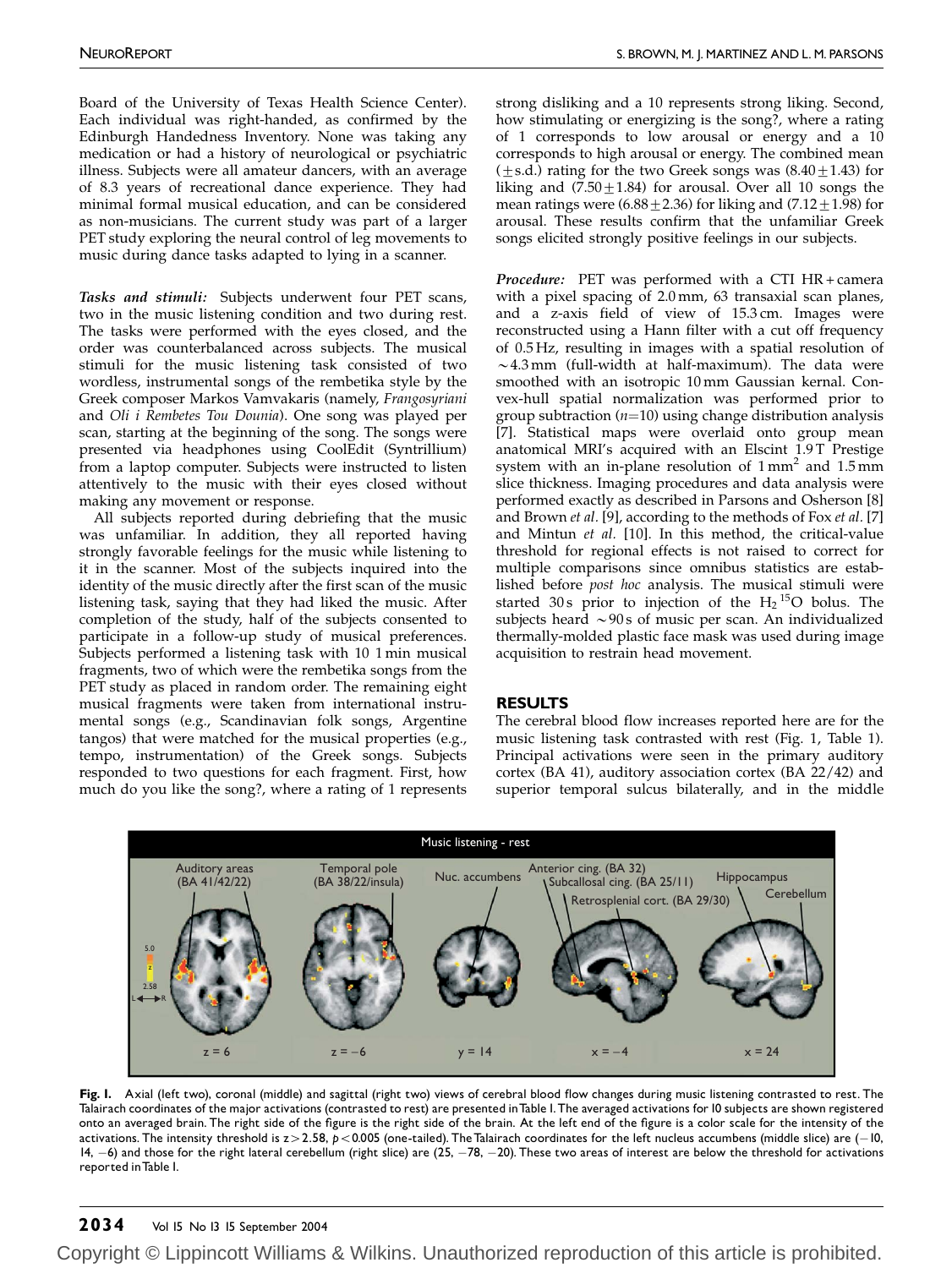Table I. Stereotaxic coordinates and z-score values for activations in the music listening task contrasted to rest. Brain atlas coordinates are in millimeters along the left-right (x), anterior-posterior (y), and superior-inferior (z) axes. In parentheses after each brain region is the Brodmann area. The intensity threshold is  $z > 3.72$ ,  $p < 0.0001$  (one-tailed).

|                 | Region                                 | x     | y     | z              | z-score |
|-----------------|----------------------------------------|-------|-------|----------------|---------|
| Temporal cortex |                                        |       |       |                |         |
| Right           | Primary auditory cortex (4l)           | 42    | $-28$ | 10             | 4.99    |
|                 | Secondary auditory cortex (42)         | 60    | $-14$ | 8              | 4.75    |
|                 | Superior temporal sulcus (22/21)       | 60    | $-31$ | 4              | 4.72    |
|                 | Primary auditory cortex (41)           | 48    | $-18$ | 8              | 4.58    |
|                 | Temporal pole/planum polare (38/22)    | 44    | 12    | $-4$           | 4.48    |
|                 | Secondary auditory cortex (42)         | 64    | $-30$ | 12             | 4.48    |
|                 | Secondary auditory cortex (22)         | 46    | $-10$ | $\overline{4}$ | 4.34    |
|                 | Middle temporal gyrus (2l)             | 54    | $-8$  | $-6$           | 4.17    |
| Left            | Superior temporal sulcus (22/2l)       | $-48$ | $-16$ | 2              | 5.10    |
|                 | Primary auditory cortex (41)           | $-34$ | $-38$ | 4              | 4.55    |
|                 | Primary auditory cortex (4l)           | $-38$ | $-30$ | 6              | 4.55    |
|                 | Primary auditory cortex (41)           | $-33$ | $-28$ | 18             | 3.93    |
| Limbic areas    |                                        |       |       |                |         |
| Right           | Hippocampus                            | 25    | $-32$ | $-2$           | 4.5I    |
|                 | Anterior insula (temporal pole)        | 44    | $-2$  | $-6$           | 4.44    |
| Left            | Retrosplenial cortex (BA 29/30)        | $-2$  | $-44$ | 0              | 4.82    |
|                 | Anterior insula                        | $-46$ | $-6$  | 4              | 4.62    |
|                 | Anterior cingulate cortex (32)         | $-4$  | 34    | $-6$           | 4.13    |
|                 | Subcallosal cingulate gyrus (BA 25/II) | $-4$  | 24    | $-12$          | 3.82    |
| Other areas     |                                        |       |       |                |         |
|                 | Lingual gyrus (18)                     | -6    | $-60$ | 4              | 4.37    |
|                 | Lingual gyrus (19)                     | 16    | $-56$ | $-2$           | 4.06    |
|                 | Inferior parietal lobule (39)          | $-34$ | $-68$ | 18             | 3.89    |

temporal gyrus (BA 21) of the right hemisphere. There were also activations in the right superior temporal pole, corresponding to BA 38/22 and the adjacent insula. These temporal cortical activations are presumably associated with the perceptual and cognitive representations of the structure of the presented music. In addition, there were responses in paralimbic and limbic areas: (1) the left subcallosal cingulate (BA 25/11); (2) left anterior cingulate (BA 32), the region known to activate for affective tasks [11]; (3) left retrosplenial cortex (BA 29/30); and (4) right hippocampus. Figure 1 also shows two areas of activation that occurred in regions of interest  $(z>2.58, p<0.005,$  onetailed) but that were below our threshold for reporting. One occurred in the left nucleus accumbens. A second set occurred in the cerebellum, with a small focus in the right anterior hemisphere (lobule III), and more extensive ones occurring bilaterally in intermediate and lateral aspects of the posterior hemisphere in lobules VI, IV, V, and Crus I, as well as in the dentate nuclei.

## **DISCUSSION**

These findings demonstrate spontaneous activation of limbic and paralimbic areas during task-free, passive listening to unfamiliar although liked music. As expected, activations were observed in primary and secondary auditory cortices, in agreement with studies of passive listening to either monophonic melodies or harmonized music [12–14]. Unlike previous studies, we observed additional activations in the temporal pole and several limbic and paralimbic areas, including the subcallosal

cingulate gyrus, the affective division of the anterior cingulate cortex, retrosplenial cortex, hippocampus, anterior insula, and nucleus accumbens. These findings probably reflect the fact that the stimuli we used were musically complex and were strongly liked by the subjects. Consistent with hypotheses about positive emotions being supported by the left hemisphere, we observed more limbic and paralimbic activations on left, perhaps reflecting subjects' positive aesthetic responses. These functional neuroanatomical data complement studies of music and emotion using high-temporal-resolution methods such as electroencephalography and magnetoencephalography.

These findings can be usefully compared with the two prior studies of aesthetic responses to music. In the study of dissonance and consonance discrimination [3], ''pleasantness'' ratings by subjects were positively correlated with activation in the left subcallosal cingulate gyrus and right orbitofrontal cortex (BA 11), and negatively correlated with activation in the right parahippocampal gyrus and precuneus. We observed activity in left subcallosal cingulate, close to that in the prior study  $(-4, 24, -12$  and  $-1, 17, -15,$ respectively). Because our study involved passive listening without discrimination processing, we can conclude with greater confidence that areas such as the subcallosal cingulate are related to the experience of occurrent emotions rather than discrimination processing for emotion. Our medial prefrontal activations were at the border of BA 25/11, and hence we did not observe a distinct activation in the orbitofrontal cortex (BA 11). In light of the previous findings about dissonance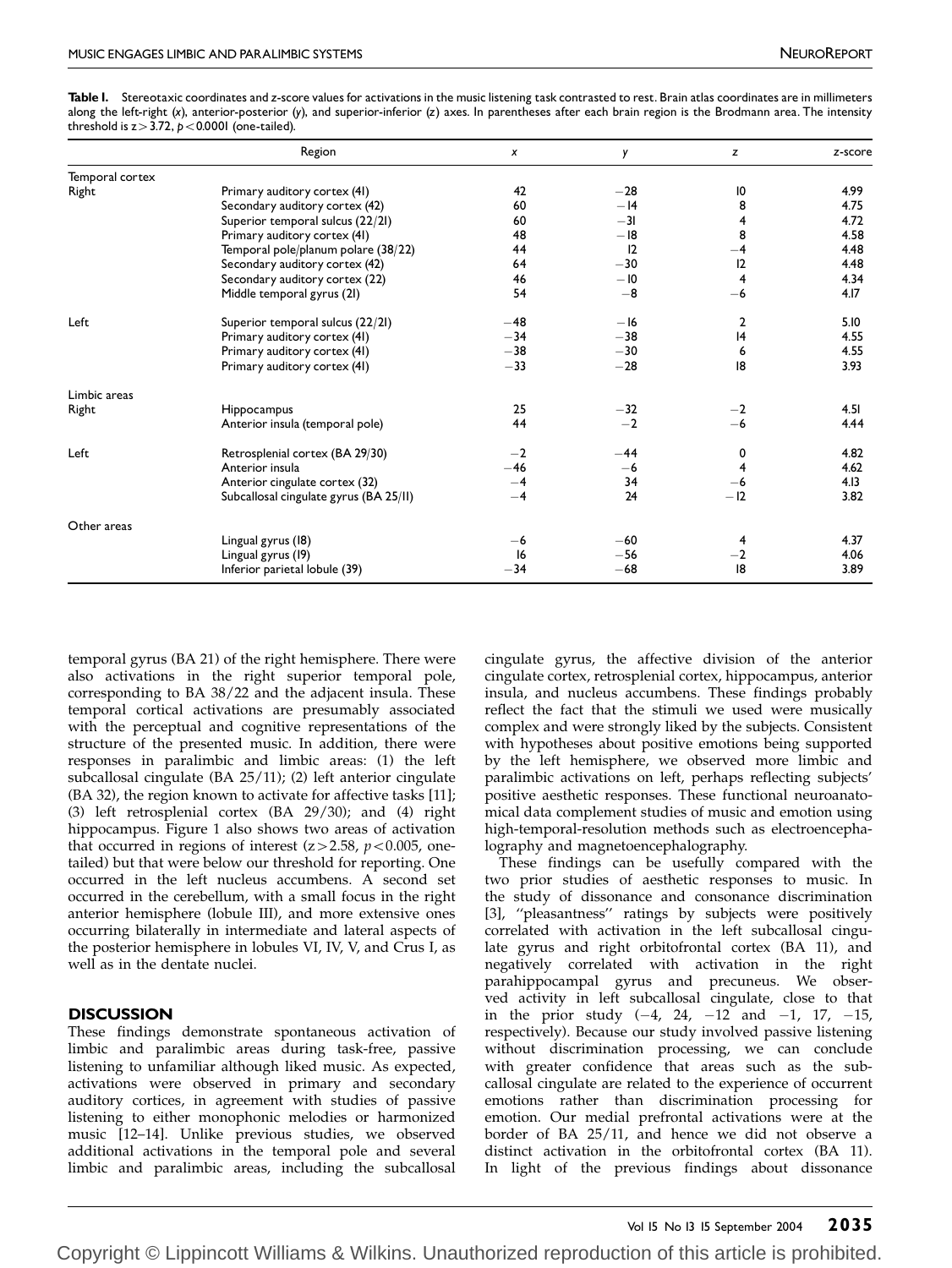discrimination [3], we would expect there to be spontaneous activations in brain centers mediating aversive emotions during passive listening to unfamiliar music that elicits negative emotional responses.

In the study of aesthetic responses to shiver-inducing music [5], the intensity of chills was positively correlated with activations in the ventral striatum (nucleus accumbens), right thalamus, right orbitofrontal cortex, anterior cingulate (BA 24/32), bilateral insula, supplementary motor area, midbrain, and cerebellum. Several of these regions were active in our study, although not always in the same location. Some differences between the two sets of data are perhaps related to the physical responses (chills) of the subjects, which apparently did not occur here. Our anterior cingulate activation was 2 cm more ventral than that observed in the prior study, squarely within BA 32 rather than at the junction of BA 24 and BA 32. Our activation in the left nucleus accumbens at  $(-10, 14, -6)$  replicated that reported earlier at (-13, 12, -5). In addition, we detected activations in right hippocampus and left retrosplenial cortex (BA 29/30), areas implicated in emotional processing [15] but not active in earlier studies.

Activity was also detected in the anterior and especially posterior cerebellum, although at a slightly reduced threshold of significance. Because there was no motor behavior or observable motor cortical activity, these activations are not likely related to the motor function classically associated with the cerebellum. A number of recent studies have observed cerebellar activity in support of non-motor processing, often with corroborating evidence from neurological patients (reviewed in [16]). Cerebellar activations during melody or pitch discrimination tasks, in which motor components are absent or are eliminated through subtraction, have been observed bilaterally in posterior lateral cerebellar regions (lobules V and VI) close to those seen here [17]. Thus, the activations observed here in posterior regions would appear to support aspects of perceiving music. Activity in intermediate anterior cerebellum may be in support of affective processing [16].

The results of this study can be embedded in a fuller view of brain areas subserving both the emotive and structural (auditory) aspects of musical experience. It is possible that the superior temporal pole (i.e., BA 38/22 and the adjacent insula) serves as a point of bifurcation in neural circuitry for processing music. Specifically, we surmise that neurons from this region project both to limbic/paralimbic areas involved in emotional processing and to premotor areas which may be involved in discrimination and generative processing. The latter regions, in turn, are implicated in processing structural features of music. In this sense, the superior temporal pole may be in a position to convey the confluence of affective and structural information elicited by musical sound.

There is evidence that the superior temporal pole receives afferents, and hence lower-level auditory information, from secondary auditory cortex (BA 22). An anatomical tracer study in monkeys demonstrated that the dorsolateral part of the temporal pole (which may correspond to BA 38 in humans) receives inputs from posterior auditory association cortex [18]. Unfortunately, anatomical data on the afferent connections of the temporal pole in humans is lacking. However, a host of imaging studies has shown that auditory tasks employing complex musical stimuli activate the superior temporal pole [9,19,20]. Such results suggest that the superior temporal pole comprises a type of tertiary auditory cortex, receiving input from more posterior parts of the superior temporal plane. Interestingly, in the previous study of emotional discrimination processing [3], subtraction of a noise-listening condition from either the most dissonant or the most consonant conditions led to signal in right superior temporal pole, in nearly the identical location to that reported here. As this activation occurred in both the most dissonant and most consonant conditions, the authors interpreted it as being related to auditory processing rather than emotion. However, this finding is fully consistent with the notion that the superior temporal pole is a gateway to the limbic areas highlighted in both studies. Additional cytoarchitectonic support for this role comes from the observation that the temporal pole is composed of dysgranular, paralimbic-type association cortex representing the cytoarchitectonic transition between granular isocortex and agranular allocortex [21].

Looking now to projections, the temporal pole projects to orbitofrontal cortex, subcallosal cingulate, amygdala (basolateral nucleus), and hippocampus [22]. There is a wellcharacterized fiber pathway, the uncinate fasciculus, that connects the temporal pole with the orbitofrontal cortex (BA 11 and 12) and subcallosal cingulate (BA 25). Thus, the uncinate fasciculus appears to be a good candidate for a pathway carrying information from the superior temporal pole to orbital prefrontal cortex in the service of emotional processing of music.

Finally, the superior temporal pole may also project to premotor areas implicated in structural processing for music. A major component of this system is the frontal operculum (i.e., the opercular part of BA 6/44/45). This area, while not activated in the current study of passive listening, has been implicated in several kinds of neuroimaging studies, for example, of singing [9], auditory mental imagery for song [23], and discrimination processing for pitch and rhythm [12,19,24]. At present, we know of no evidence for direct connectivity between the temporal pole and frontal operculum. However, there is strong evidence in both the human and monkey that the opercular part of the temporal pole has reciprocal connections with the anterior insula [25], an area active in the current study. In addition, there is evidence that the insula has reciprocal connections with the frontal operculum (BA 44/45), including a projection from the middle region of the insula to the opercular part (i.e., the face representation) of the premotor cortex [25]. Thus, it is possible that the temporal pole communicates with the frontal operculum by means of the insula. If so, this would lend further support to a pivotal gateway function of the superior temporal pole in music processing.

# **CONCLUSIONS**

The findings of the current study demonstrate that novel musical stimuli heard without a conscious goal can elicit strongly positive feelings and limbic activations, just as familiar favorites do. This suggests that there is a direct route for such aesthetic responses, one that may serve as the initial basis for our preferences as well as the basis for the multiple social uses of music, such as in film and television.